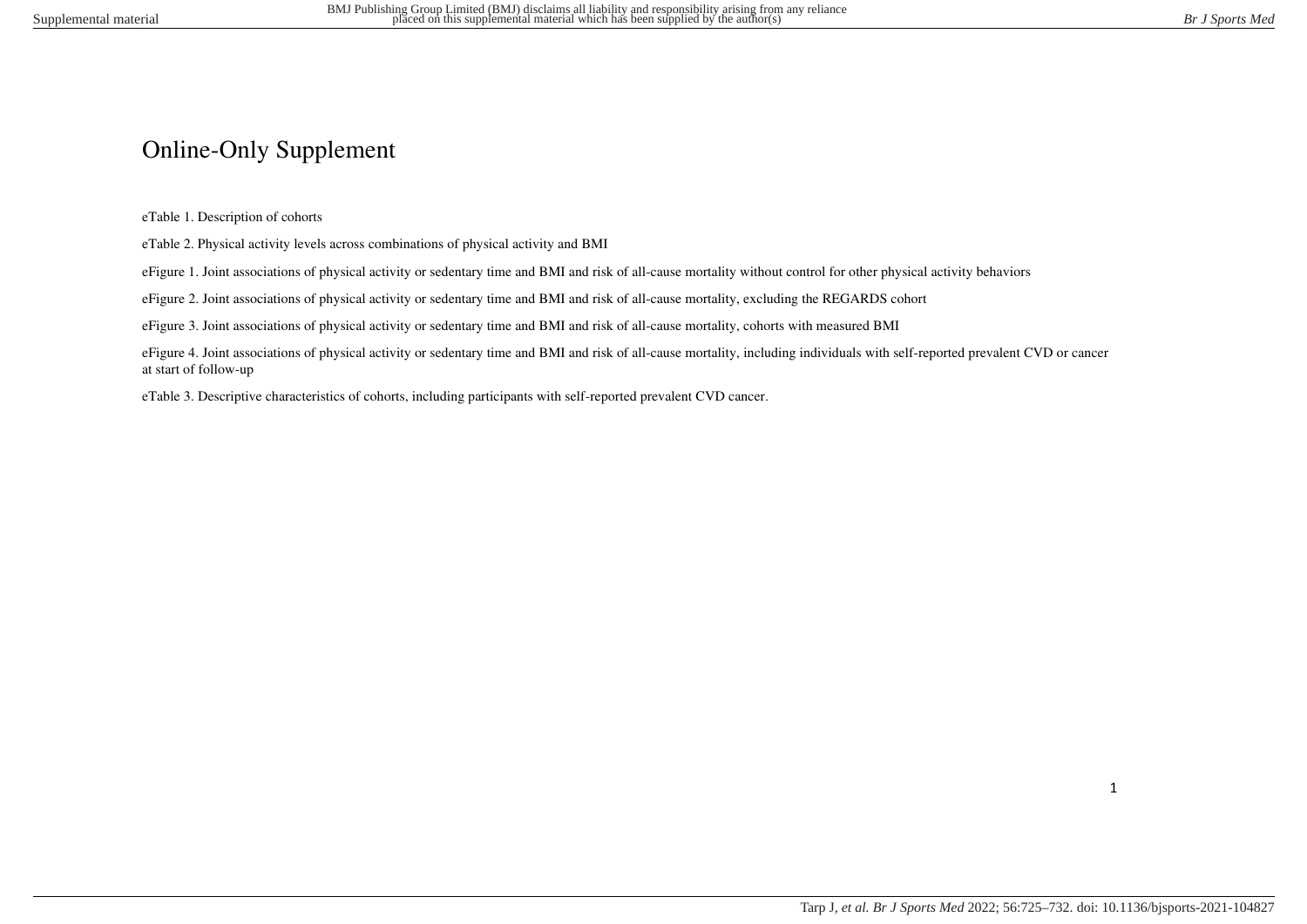# **eTable 1. Description of cohorts**

| <b>Study</b>                                                                                  | Participants;<br>cases; year of<br>(accelerometer)<br>baseline<br>assessment:<br>follow-up years<br>(mean) | <b>BMI</b> obtained<br>by; waist<br>circumference<br>obtained by      | Definitions used to<br>exclude individuals<br>with prevalent CVD<br>or cancer                                                                                                                        | <b>Case ascertainment</b>                                                                                                         | Accelerometer-<br>device and<br>method | Covariates available in<br>multivariable-adjusted<br>model                                                                                                                                                                          |
|-----------------------------------------------------------------------------------------------|------------------------------------------------------------------------------------------------------------|-----------------------------------------------------------------------|------------------------------------------------------------------------------------------------------------------------------------------------------------------------------------------------------|-----------------------------------------------------------------------------------------------------------------------------------|----------------------------------------|-------------------------------------------------------------------------------------------------------------------------------------------------------------------------------------------------------------------------------------|
| REasons for<br>Geographical<br>and Racial<br>differences in<br><b>Stroke</b><br>(REGARDS), US | 6381;701;<br>2003-07; 7.8                                                                                  | <b>BMI</b> and waist<br>circumference<br>measured by<br>trained staff | Self-reported or ECG<br>evidence of myocardial<br>infarction or a self-<br>reported coronary<br>revascularization<br>procedure                                                                       | Review of death<br>certificates, medical<br>records, and<br>administrative<br>databases. Censoring<br>data was 16-March-<br>2020. | Actical (right<br>hip)                 | Age, sex, education, race,<br>region of residence, season<br>the accelerometer was<br>worn, current smoking,<br>alcohol use, diabetes,<br>hypertension, dyslipidemia,<br>estimated glomerular<br>filtration rate, atrial filtration |
| Sweden Attitude,<br>Behaviour and<br>Change study<br>(ABC), Sweden                            | 770; 67;<br>2001-02; 14.5                                                                                  | Self-report;<br>not available                                         | Self-reported history of<br>hypertension, heart<br>disease, cancer, or<br>diabetes                                                                                                                   | National death register.<br>Censoring data was 31-<br>December-2015.                                                              | Actigraph 7164<br>(lower back)         | Age, sex, education,<br>smoking                                                                                                                                                                                                     |
| <b>British Regional</b><br><b>Heart Study</b><br>(BRHS), UK                                   | 940; 114;<br>2010-12; 6.0                                                                                  | <b>BMI</b> and waist<br>circumference<br>measured by<br>trained staff | Self-reported ever<br>receiving a doctor<br>diagnosis of heart<br>attack, heart failure or<br>stroke (with symptoms<br>lasting>24hours) or<br>cancer (not including<br>non-melanoma skin<br>cancers) | <b>National Health Service</b><br>central registers.<br>Censoring data was 1-<br>June-2016.                                       | Actigraph GT3X<br>(right hip)          | Age, season of<br>accelerometer wear, region<br>of residence, lives<br>alone/with others, alcohol,<br>smoking, sleep, locomotor<br>disability, diabetes                                                                             |
| Women's Health<br>Study (WHS),<br><b>US</b>                                                   | 13,968; 438;<br>2011-17; 6.3                                                                               | Self-report;<br>not available                                         | Self-reported MI,<br>stroke, or cancer (not<br>including non-<br>melanoma skin<br>cancers). Confirmed<br>by medical record<br>review.                                                                | Medical records, death<br>certificates, or the<br>National Death Index.<br>Censoring data was 31-<br>December-2019.               | Actigraph<br>GT3X+ (right<br>hip)      | Age, income, smoking,<br>alcohol, intakes of saturated<br>fat, fibre, fruits, and<br>vegetables, hormone<br>therapy, parental history of<br>MI, family history of cancer,<br>general health, and cancer<br>screening                |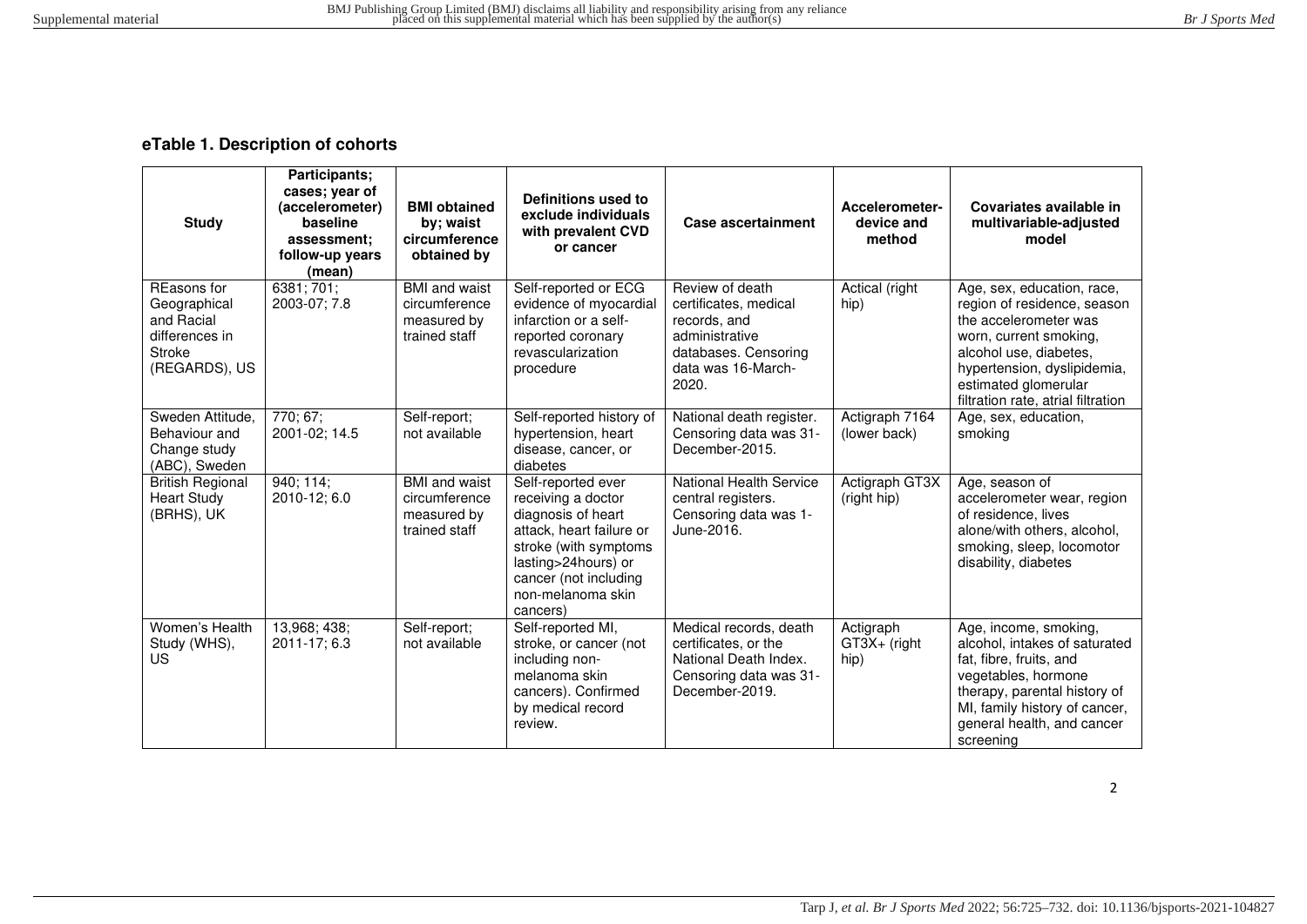| Framingham<br><b>Heart Study</b><br>(FHS), US                                                      | 3009; 56;<br>2008-11; 7.0   | <b>BMI</b> and waist<br>circumference<br>measured by<br>trained staff | Adjudicated by a panel<br>of physicians.<br>Myocardial infarction,<br>angina pectoris,<br>coronary insufficiency,<br>coronary heart disease<br>death, stroke,<br>intermittent<br>claudication, coronary<br>heart failure, or any<br>cancer | Medical records, death<br>certificates. Censoring<br>data was 31-December-<br>2017.                            | Actical (right<br>hip)                                      | Age, sex, education, BMI,<br>ethnicity, smoking, self-<br>reported health                                                                                                                                            |
|----------------------------------------------------------------------------------------------------|-----------------------------|-----------------------------------------------------------------------|--------------------------------------------------------------------------------------------------------------------------------------------------------------------------------------------------------------------------------------------|----------------------------------------------------------------------------------------------------------------|-------------------------------------------------------------|----------------------------------------------------------------------------------------------------------------------------------------------------------------------------------------------------------------------|
| National Health<br>and Nutrition<br>Examination<br>Study<br>(NHANES), US                           | 2832; 358;<br>2003-06; 10.5 | <b>BMI</b> and waist<br>circumference<br>measured by<br>trained staff | Self-reported<br>congestive heart<br>failure, coronary heart<br>disease, angina<br>pectoris, heart attack,<br>stroke or any cancer                                                                                                         | National Death Index,<br>National Center for<br>Health Statistics.<br>Censoring data was 31-<br>December-2016. | Actigraph 7164<br>(right hip)                               | Age, sex, education,<br>ethnicity, smoking, alcohol,<br>mobility limitations, diabetes                                                                                                                               |
| Norwegian<br>National Physical<br><b>Activity Survey</b><br>(NNPAS)                                | 1928; 66;<br>2008-09; 8.9   | Self-report;<br>not available                                         | Self-reported<br>myocardial infarction,<br>angina pectoris, stroke<br>or any cancer                                                                                                                                                        | Death certificates,<br>Norwegian death<br>register. Censoring data<br>was 31-December-2017.                    | Actigraph GT1M<br>(right hip)                               | Age, sex, education,<br>smoking alcohol, diabetes                                                                                                                                                                    |
| The European<br>Prospective<br>Investigation into<br>Cancer and<br>Nutrition (EPIC)<br>Norfolk, UK | 4667; 234;<br>2004-18; 6.7  | <b>BMI</b> and waist<br>circumference<br>measured by<br>trained staff | Self-reported and<br>hospital data on<br>myocardial infarction,<br>stroke, or any cancer                                                                                                                                                   | Death certificates, Office<br>for National Statistics.<br>Censoring date was 31-<br>March-2018.                | Actigraph GT1M<br>and $GT3X+$<br>(harmonized,<br>right hip) | Age, sex, education, social<br>class, smoking, alcohol,<br>diabetes, anti-hypertensive<br>drugs, lipid lowering drugs,<br>anti-depression drugs,<br>family history of heart<br>attack, stroke, diabetes or<br>cancer |

CVD; cardiovascular disease, ECG; electrocardiography, M; myocardial infarction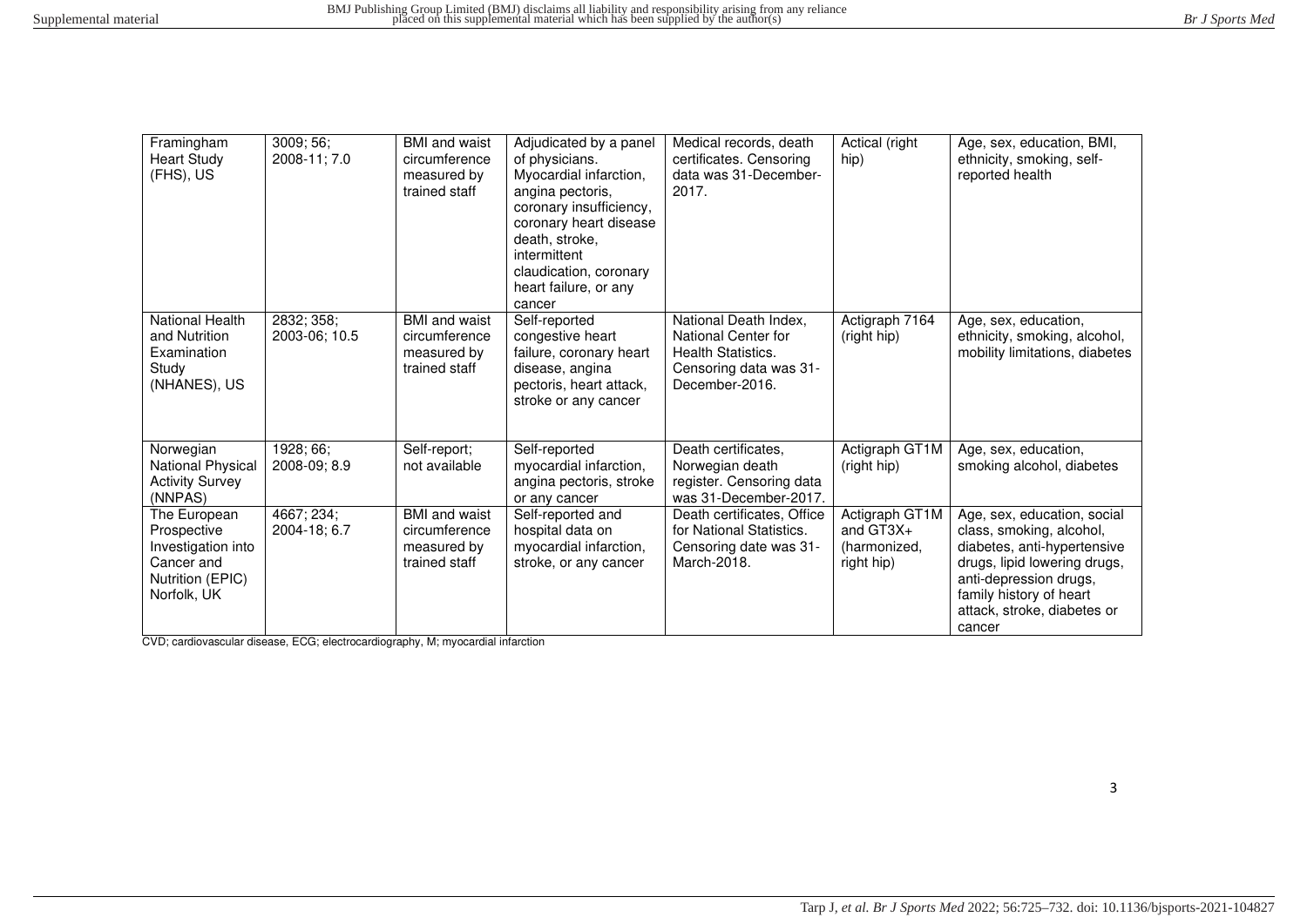## **eTable 2. Physical activity (medians (interquartile range)) levels across combinations of physical activity and BMI**

|                                        | <b>NNPAS</b>            | <b>ABC</b> | EPIC-<br><b>NORFOLK</b> | <b>BRHS</b>              | <b>FHS</b> | <b>REGARDS</b>         | <b>NHANES</b>            | <b>WHS</b> | <b>Median of</b><br>medians* |
|----------------------------------------|-------------------------|------------|-------------------------|--------------------------|------------|------------------------|--------------------------|------------|------------------------------|
| <b>Total Physical Activity (CPM)</b>   |                         |            |                         |                          |            |                        |                          |            |                              |
| Normal weight - low total activity     | 217 (86)                | 219 (73)   | 158 (62)                | 95 (46)                  | 80 (29)    | 36 (23)                | 180 (66)                 | 124 (49)   | 169                          |
| Normal weight - medium total activity  | 321 (47)                | 318 (49)   | $\overline{247}$ (46)   | $\overline{179}$ (49)    | 135 (27)   | 78 (25)                | 272 (54)                 | 210(41)    | 260                          |
| Normal weight - high total activity    | 457 (130)               | 493 (135)  | 367 (114)               | 322 (134)                | 239 (115)  | 157 (83)               | 442 (155)                | 345 (101)  | 405                          |
| Overweight - low total activity        | 214(70)                 | 220 (78)   | 156 (56)                | 94 (46)                  | 79 (37)    | 38 (20)                | 173 (61)                 | 126 (47)   | 165                          |
| Overweight - medium total activity     | 310(49)                 | 314(51)    | 243 (43)                | 175 (42)                 | 134 (30)   | 78 (24)                | 274 (47)                 | 209(40)    | 259                          |
| Overweight - high total activity       | 445 (111)               | 438 (129)  | 361 (103)               | 290 (101)                | 222 (87)   | 152 (68)               | 430 (134)                | 338 (92)   | 396                          |
| Obese - low total activity             | 198 (80)                | 185 (78)   | 145 (60)                | 90(46)                   | 77 (35)    | 37(20)                 | 174 (60)                 | 123 (48)   | 160                          |
| Obese - medium total activity          | 317(62)                 | 312 (34)   | 241 (43)                | 177(46)                  | 135(29)    | $\overline{76}$ (24)   | $\overline{271}$<br>(49) | 209 (43)   | 256                          |
| Obese – high total activity            | 435 (105)               | 431 (85)   | 350 (99)                | 258(61)                  | 211(66)    | 141 (60)               | 394 (100)                | 321 (73)   | 372                          |
| <b>Light Physical Activity (%/day)</b> |                         |            |                         |                          |            |                        |                          |            |                              |
| Normal weight - low LPA                | 25.5(5.0)               | 29.0(5.6)  | 24.0(4.9)               | 18.0(3.7)                | 15.1(3.7)  | 9.8(5.2)               | 30.1(6.2)                | 23.4(5.3)  | 24.8                         |
| Normal weight - medium LPA             | 32.2(3.3)               | 38.0(4.7)  | 30.6(3.2)               | 26.0(3.4)                | 20.6(3.0)  | 16.6(3.1)              | 40.2(5.4)                | 31.9(3.4)  | 32.0                         |
| Normal weight - high LPA               | 41.6(6.0)               | 47.8(6.8)  | 38.5(5.8)               | 34.0(6.7)                | 27.8(5.9)  | 24.8(6.4)              | 49.8(8.0)                | 41.6(6.4)  | 41.6                         |
| Overweight - low LPA                   | 24.9(5.5)               | 29.9(6.4)  | 23.7(5.0)               | 19.0(4.2)                | 14.8(4.0)  | $\overline{9.9}$ (4.5) | 29.2(7.1)                | 23.4(5.4)  | $\overline{24.3}$            |
| Overweight - medium LPA                | 32.5(3.5)               | 37.9(4.9)  | 30.6(3.1)               | 25.9(3.4)                | 20.7(3.0)  | 16.9(3.3)              | 39.5(4.8)                | 31.8(3.6)  | 32.2                         |
| Overweight - high LPA                  | 41.6(6.3)               | 48.0(5.6)  | 38.1(5.8)               | $\overline{34.0}$ (5.8)  | 28.2(6.4)  | 24.6(6.0)              | 50.5(7.2)                | 41.5(6.2)  | 41.6                         |
| Obese - low LPA                        | 24.6(7.0)               | 28.9(8.3)  | 22.4(5.8)               | 18.6(5.4)                | 14.6(4.1)  | 9.9(4.9)               | 29.7(7.1)                | 22.6(6.2)  | 23.6                         |
| Obese - medium LPA                     | 32.3(3.2)               | 38.7(3.0)  | 30.5(2.9)               | 25.4(3.3)                | 20.8(2.7)  | 16.5(3.0)              | 39.7(4.3)                | 31.8(3.4)  | 32.1                         |
| Obese - high LPA                       | 40.7(5.7)               | 46.9(4.7)  | 38.4(6.1)               | 32.7(5.1)                | 28.3(5.6)  | 24.6(6.1)              | 50.0(7.9)                | 41.0(5.4)  | 40.9                         |
| <b>Moderate-to-Vigorous Physical</b>   |                         |            |                         |                          |            |                        |                          |            |                              |
| Activity (%/day)                       |                         |            |                         |                          |            |                        |                          |            |                              |
| Normal weight - low MVPA               | 1.54 (1.32)             | 1.49(1.06) | 1.41(1.08)              | 0.22(0.27)               | 0.4(0.4)   | 0.01(0.04)             | 0.44(0.44)               | 0.23(0.24) | 0.42                         |
| Normal weight - medium MVPA            | 3.56(1.02)              | 2.98(1.14) | 3.41(1.13)              | $\overline{1.38}$ (0.71) | 1.5(0.8)   | 0.34(0.35)             | $\overline{1.75}$ (0.98) | 1.12(0.65) | 1.63                         |
| Normal weight - high MVPA              | 6.67(2.56)              | 6.17(2.87) | 6.59(2.79)              | 4.32(2.55)               | 3.7(2.3)   | 2.12(2.13)             | 4.72 (2.99)              | 3.89(2.17) | 4.52                         |
| Overweight - low MVPA                  | 1.74(1.17)              | 1.18(1.09) | 1.35(1.05)              | 0.20(0.27)               | 0.3(0.5)   | 0.00(0.04)             | 0.41(0.41)               | 0.23(0.23) | 0.41                         |
| Overweight - medium MVPA               | 3.56(0.90)              | 3.04(1.01) | $\overline{3.37(1.11)}$ | 1.27(0.76)               | 1.4(0.7)   | 0.31(0.33)             | 1.76(0.87)               | 1.09(0.62) | 1.58                         |
| Overweight - high MVPA                 | 6.34(2.47)              | 5.75(2.31) | 6.38(2.78)              | 3.67(2.31)               | 3.5(2.0)   | 2.00(1.92)             | 4.55 (2.99)              | 3.64(1.92) | 4.11                         |
| Obese - low MVPA                       | 1.18(1.32)              | 0.71(1.05) | 1.14(1.10)              | 0.13(0.29)               | 0.4(0.5)   | 0.00(0.03)             | 0.49(0.46)               | 0.24(0.22) | 0.49                         |
| Obese - medium MVPA                    | 3.31(1.09)              | 2.66(0.83) | 3.20(1.14)              | 1.39(0.82)               | 1.4(0.7)   | 0.27(0.31)             | 1.75(0.97)               | 1.02(0.61) | 1.58                         |
| Obese - high MVPA                      | 5.49(2.45)              | 5.64(2.11) | 6.07(2.58)              | 3.47(1.43)               | 3.3(1.5)   | 1.71(1.61)             | 4.03(1.87)               | 3.34(1.59) | 3.75                         |
| Sedentary time (%/day)                 |                         |            |                         |                          |            |                        |                          |            |                              |
| Normal weight - low sedentary          | $\overline{53.7}$ (6.4) | 47.9(7.1)  | 56.7(6.7)               | 62.5(6.3)                | 69.1(6.9)  | 73.5(7.2)              | 45.5(8.9)                | 55.9(7.2)  | 54.8                         |

4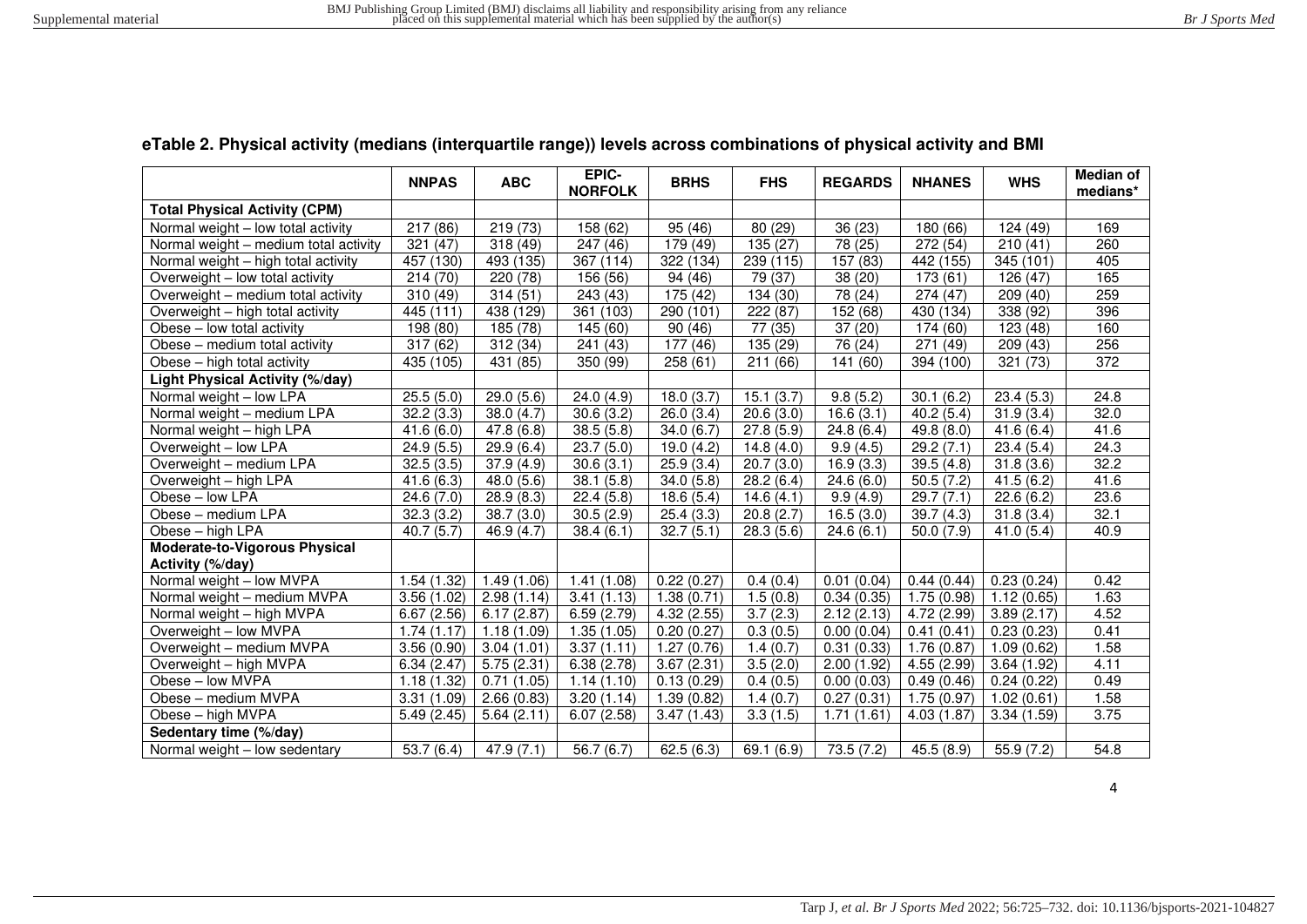| Normal weight - medium sedentary | 63.5(3.3)  | 58.5(4.4)   | 65.2(3.6)  | 72.0(3.9)  | 77.2(2.9)  | 82.3(3.6)  | 58.1(5.4)  | 66.4 (3.7) | 64.4 |
|----------------------------------|------------|-------------|------------|------------|------------|------------|------------|------------|------|
| Normal weight - high sedentary   | 70.7(5.6)  | 67.9(5.5)   | 72.8(5.6)  | 80.5(5.2)  | 83.2(4.1)  | 90(5.4)    | 68.1 (6.2) | 75.6 (5.8) | 71.8 |
| Overweight - low sedentary       | 53.9(6.8)  | 48.3 (6.5)  | 56.8(6.8)  | 63.1(6.5)  | 69.3(6.7)  | 74.1 (6.4) | 46.0(8.1)  | 56.1 (6.6) | 55.0 |
| Overweight – medium sedentary    | 63.4(3.6)  | 58.7(4.4)   | 65.6 (3.6) | 72.1(4.1)  | 77.3 (3.0) | 82.3(3.3)  | 58.3 (4.8) | 66.4 (3.9) | 64.5 |
| Overweight – high sedentary      | 71.3(6.0)  | 66.7 (7.6)  | 73.5(5.7)  | 80.8(4.3)  | 83.7(4.5)  | 89.8(4.8)  | 68.8 (7.7) | 75.6 (5.9) | 72.4 |
| Obese – low sedentary            | 55.1(6.2)  | 48.9 (6.3)  | 57.0(6.4)  | 64.9(4.2)  | 69.5(5.7)  | 73.9(6.3)  | 46.6 (9.4) | 57.1(5.4)  | 56.1 |
| Obese – medium sedentary         | 62.7(4.2)  | 57.7(4.0)   | 65.6(3.5)  | 74.0 (3.9) | 77.4 (3.0) | 82.6(3.5)  | 58.6 (5.1) | 66.7 (3.6) | 64.2 |
| Obese – high sedentary           | 72.2 (87.1 | 69.5 (10.9) | 74.7 (6.7) | 80.3(5.7)  | 84.5(4.8)  | 89.9(5.1)  | 68.5 (7.4) | 76.5 (6.4) | 73.5 |

Participants without cardiovascular disease and cancer at baseline (in REGARDS, participants are only free from cardiovascular disease). REGARDS; REasons for Geographical and Racial differences in Stroke, ABC; Sweden Attitude, Behaviour and Change study, BRHS; British Regional Heart Study, WHS; Women's Health Study, FHS; Framingham Heart Study, NHANES; National Health and Nutrition Examination Study, NNPAS; Norwegian National Physical Activity Survey, EPIC-Norfolk; The European Prospective Investigation into Cancer and Nutrition – Norfolk. \*CPM, light physical activity, and sedentary time not including cohorts with Actical monitors as absolute levels are not comparable.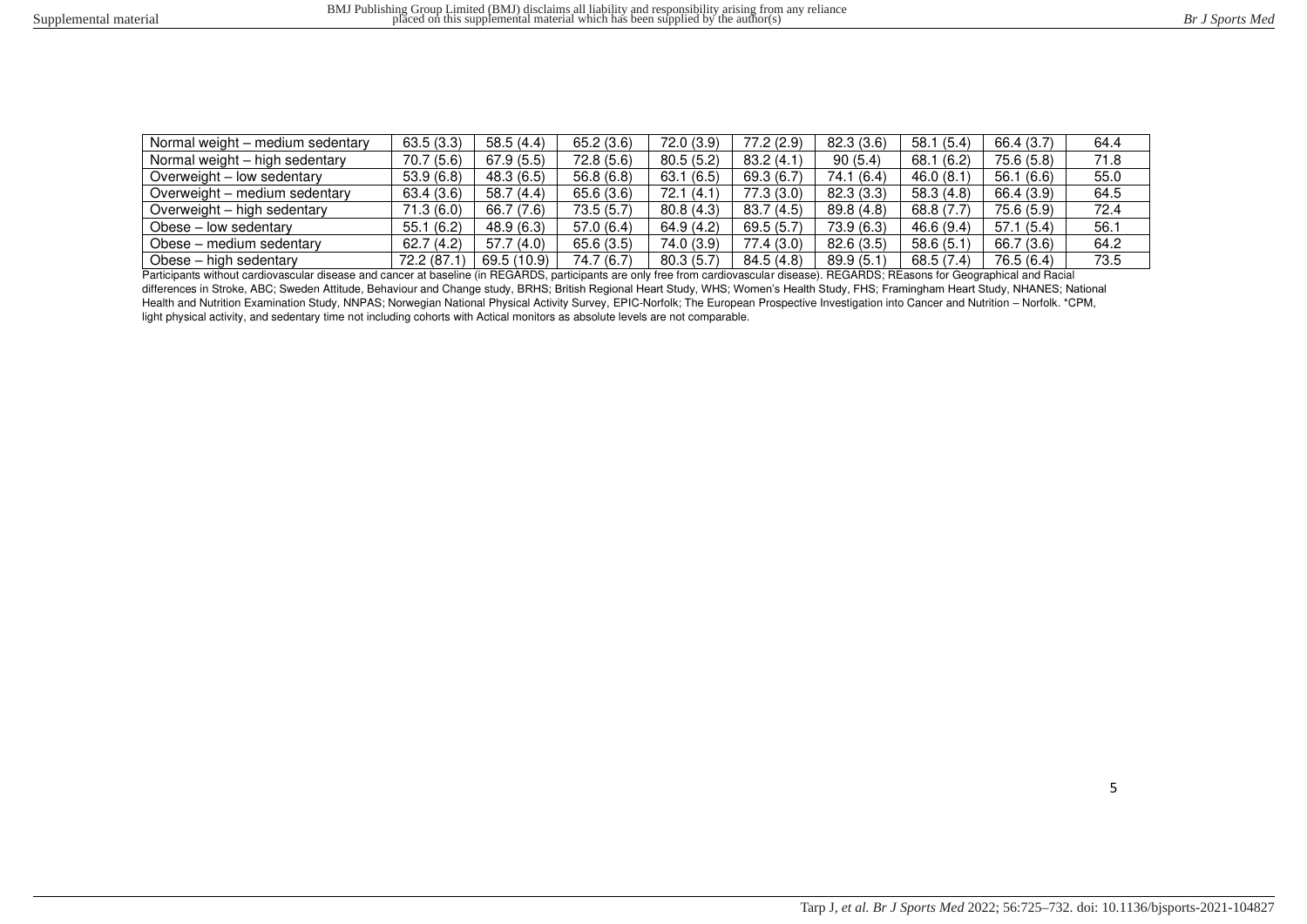#### **eFigure 1. Joint associations of physical activity or sedentary time and BMI with risk of all-cause mortality without control for other physical activity intensities**





N = 34,492, deaths = 2034. Models are adjusted for age, sex (when applicable), socioeconomic status, smoking, and the covariates included in each study's published final multivariable-adjusted model (see eTable 1 for details).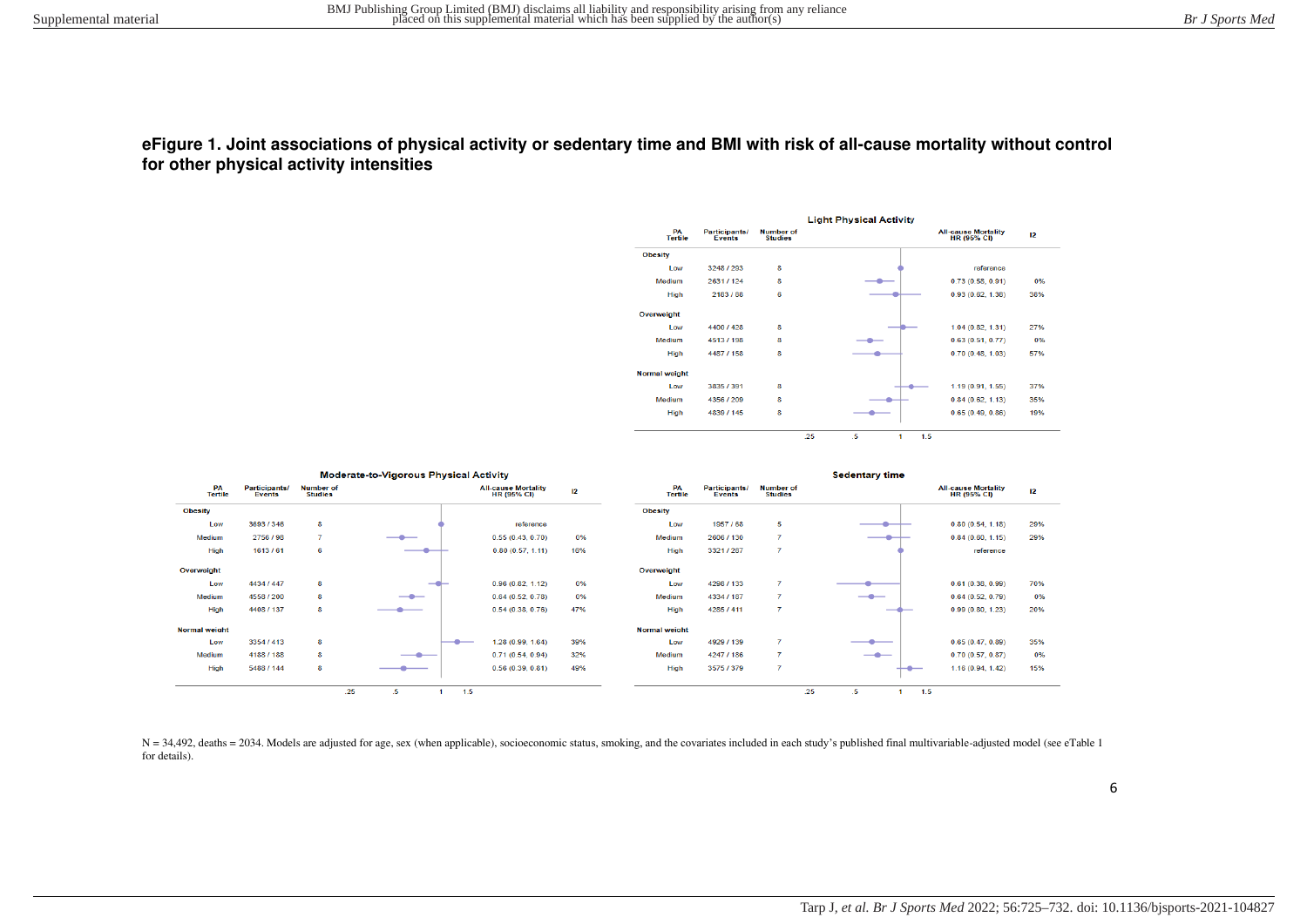### **eFigure 2. Joint associations of physical activity or sedentary time and BMI with risk of all-cause mortality, excluding the REGARDS cohort**





 $N = 28,111$ , deaths = 1333. Individuals self-reporting prevalent CVD or cancer are excluded. Analysis of sedentary time includes  $n = 27,171$ , 1219 deaths as there were no cases in the reference category in the British Regional Heart Study. Models are adjusted for age, sex (when applicable), socioeconomic status, smoking, and the covariates included in each study's published final multivariable-adjusted model (see eTable 1 for details). Additionally, models using moderate-to-vigorous physical activity were adjusted for sedentary time (continuous form) with sedentary time and light physical activity adjusted for moderate-to-vigorous physical activity (continuous).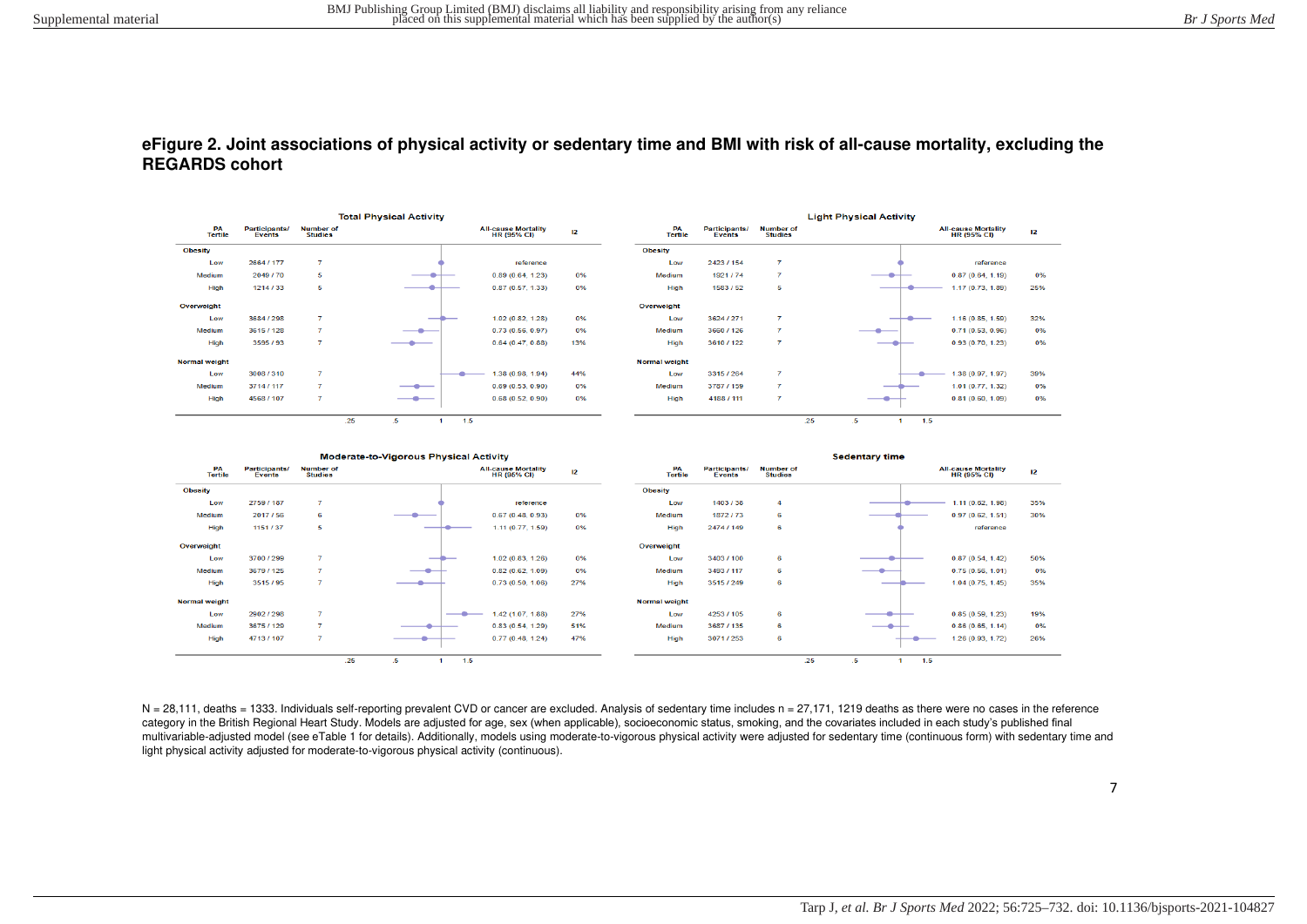#### **eFigure 3. Joint associations of physical activity or sedentary time and BMI with risk of all-cause mortality, cohorts with measured BMI**





 $N = 17.829$ , deaths = 1463. Individuals self-reporting prevalent CVD or cancer are excluded. Analysis of sedentary time includes n = 16,889, 1349 deaths as there were no cases in the reference category in the British Regional Heart Study. Models are adjusted for age, sex (when applicable), socioeconomic status, smoking, and the covariates included in each study's published final multivariable-adjusted model (see eTable 1 for details). Additionally, models using moderate-to-vigorous physical activity were adjusted for sedentary time (continuous form) with sedentary time and light physical activity adjusted for moderate-to-vigorous physical activity (continuous).

8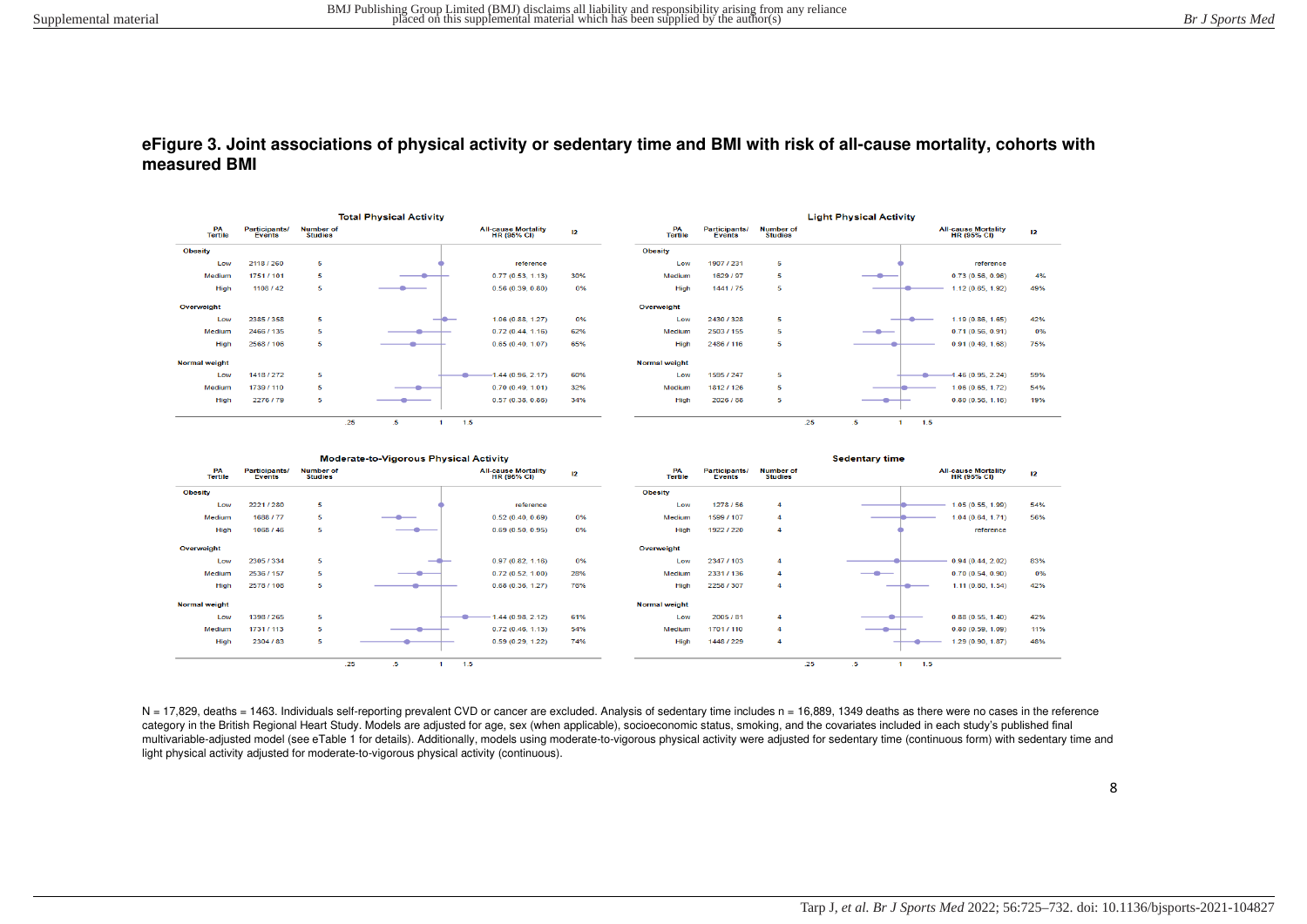#### **eFigure 4. Joint associations between physical activity or sedentary time and BMI with risk of all-cause mortality, including individuals with self-reported prevalent CVD or cancer at start of follow-up**



|                      |                                       |                                    | <b>Moderate-to-Vigorous Physical Activity</b> |                                                  |     |                      |                                       |                                    | <b>Sedentary time</b> |                                                  |     |
|----------------------|---------------------------------------|------------------------------------|-----------------------------------------------|--------------------------------------------------|-----|----------------------|---------------------------------------|------------------------------------|-----------------------|--------------------------------------------------|-----|
| PA<br><b>Tertile</b> | <b>Participants/</b><br><b>Events</b> | <b>Number of</b><br><b>Studies</b> |                                               | <b>All-cause Mortality</b><br><b>HR (95% CI)</b> | 12  | PA<br><b>Tertile</b> | <b>Participants/</b><br><b>Events</b> | <b>Number of</b><br><b>Studies</b> |                       | <b>All-cause Mortality</b><br><b>HR (95% CI)</b> | 12  |
| <b>Obesity</b>       |                                       |                                    |                                               |                                                  |     | <b>Obesity</b>       |                                       |                                    |                       |                                                  |     |
| Low                  | 5050 / 620                            | 8                                  |                                               | reference                                        |     | Low                  | 2342/95                               | z                                  |                       | 0.76(0.59, 0.97)                                 | 0%  |
| Medium               | 3280 / 149                            | 8.                                 | —                                             | 0.63(0.49, 0.81)                                 | 33% | <b>Medium</b>        | 3222 / 193                            | 8                                  | $\qquad \qquad -$     | 0.78(0.65, 0.93)                                 | 0%  |
| <b>High</b>          | 1893/76                               | 6                                  |                                               | 0.74(0.51, 1.08)                                 | 47% | High                 | 4659 / 557                            | 8                                  |                       | reference                                        |     |
| Overweight           |                                       |                                    |                                               |                                                  |     | Overweight           |                                       |                                    |                       |                                                  |     |
| Low                  | 6122 / 811                            | 8                                  | $\rightarrow$                                 | 0.91(0.81, 1.02)                                 | 0%  | Low                  | 5233 / 207                            | 8                                  | ——                    | 0.66(0.51, 0.87)                                 | 44% |
| Medium               | 5599 / 309                            | 8                                  | $-$                                           | 0.65(0.56, 0.77)                                 | 0%  | Medium               | 5618 / 320                            | 8                                  | $-$                   | 0.67(0.57, 0.79)                                 | 0%  |
| High                 | 5216 / 206                            | 8                                  |                                               | 0.61(0.45, 0.83)                                 | 56% | High                 | 6086 / 799                            | 8                                  |                       | 0.94(0.83, 1.07)                                 | 0%  |
| <b>Normal weight</b> |                                       |                                    |                                               |                                                  |     | <b>Normal weight</b> |                                       |                                    |                       |                                                  |     |
| Low                  | 4449 / 676                            | 8                                  | ⊢⊕–                                           | 1.13(0.99, 1.28)                                 | 0%  | Low                  | 5873/207                              | 8                                  | $-$                   | 0.72(0.60, 0.88)                                 | 0%  |
| Medium               | 5014 / 282                            | 8                                  | $-$                                           | 0.76(0.63, 0.92)                                 | 24% | Medium               | 5220 / 297                            | 8                                  | $-$                   | 0.76(0.65, 0.90)                                 | 0%  |
| High                 | 6334 / 209                            | 8                                  | __                                            | 0.63(0.44, 0.89)                                 | 64% | High                 | 4704 / 663                            | 8                                  |                       | 1.16(1.01, 1.32)                                 | 0%  |
|                      |                                       | .25                                | $.5\,$                                        | 1.5                                              |     |                      |                                       | .25                                | 1.5<br>.5             |                                                  |     |

N = 42,957, deaths = 3338. Models are adjusted for age, sex (when applicable), socioeconomic status, smoking, CVD, cancer, and the covariates included in each study's published final multivariable-adjusted model (see eTable 1 for details). Additionally, models using moderate-to-vigorous physical activity were adjusted for sedentary time (continuous form) with sedentary time and light physical activity adjusted for moderate-to-vigorous physical activity (continuous).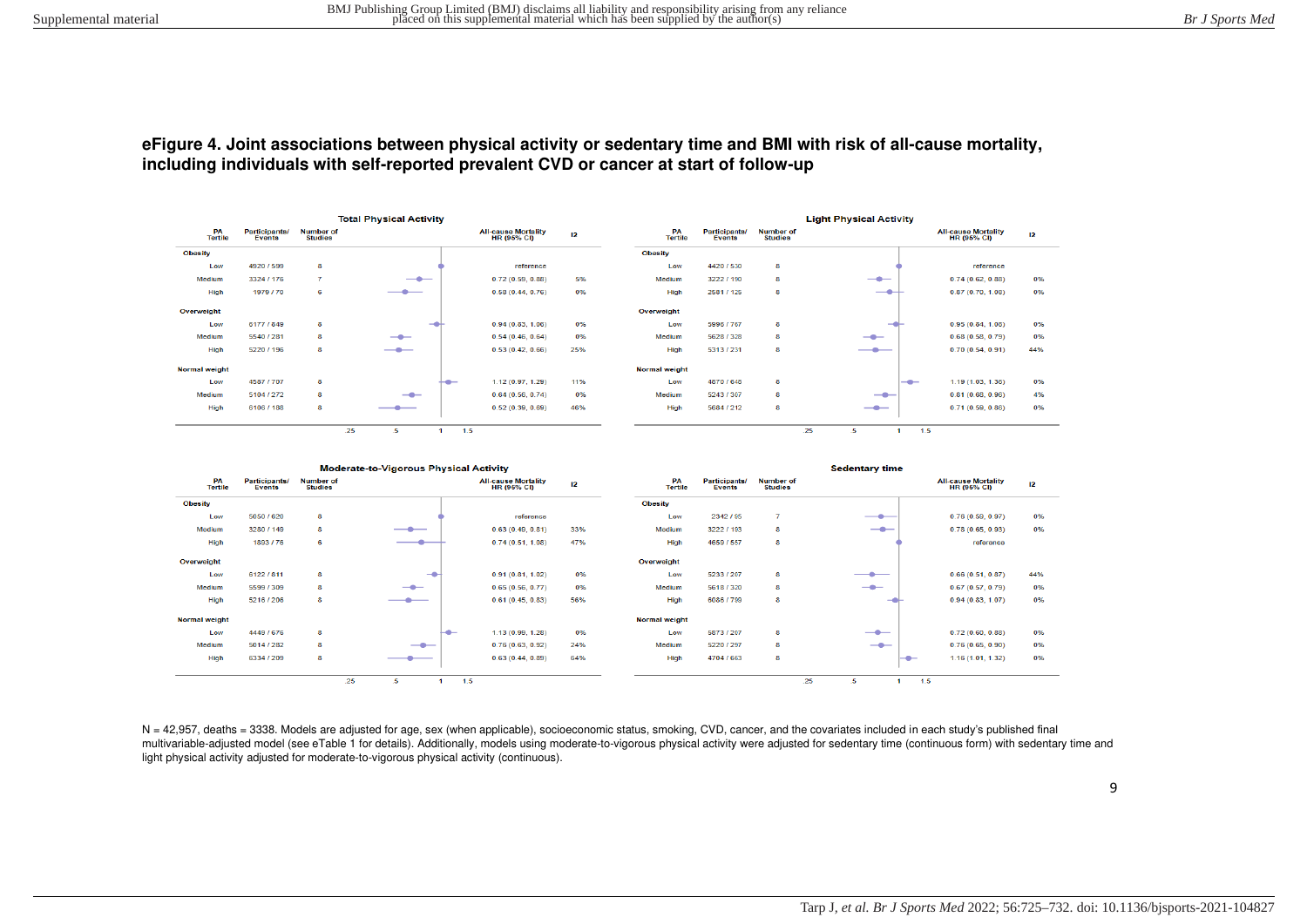# **eTable 3. Descriptive characteristics of cohorts, including participants with self-reported prevalent CVD or cancer**

|                                               | <b>NNPAS</b>      |                   |                     | <b>ABC</b>        |                     | <b>EPIC-NORFOLK</b> | <b>BRHS</b>          |
|-----------------------------------------------|-------------------|-------------------|---------------------|-------------------|---------------------|---------------------|----------------------|
|                                               | Women             | Men               | Women               | Men               | Women               | Men                 | Men                  |
|                                               | $(n=1167)$        | $(n=1048)$        | $(n=457)$           | $(n=371)$         | $(n=4163)$          | $(n=3363)$          | $(n=1311)$           |
| Age, mean (SD), years                         | 55.7 (11.0)       | 57.1 (10.7)       | 52.6 (10.2)         | 53.1(10.5)        | 69.7 (7.5)          | 70.9(7.5)           | 78.2 (4.5)           |
| Counts/min, mean (SD)                         | 325 (133)         | 331 (150)         | 341 (213)           | 358 (289)         | 237 (107)           | 249 (127)           | 190 (110)            |
| LPA/day, mean (SD), % of wear-time            | 34.3(8.1)         | 30.9(8.4)         | 38.8 (9.4)          | 37.2 (9.9)        | 31.5(8.0)           | 27.9(7.7)           | 25.9(8.2)            |
| MVPA/day, mean (SD), % of wear-time           | 3.8(2.6)          | 4.2(2.9)          | 3.4(3.0)            | 4.0(3.2)          | 3.2(2.5)            | 3.9(3.1)            | 1.9(2.1)             |
| Sedentary time/day, mean (SD), % of wear-time | 61.9(8.8)         | 65.0 (9.2)        | 57.8 (10.2)         | 58.8 (11.2)       | 65.3(9.1)           | 68.2(9.1)           | 72.3(9.1)            |
| BMI, mean (SD), kg/m2                         | 25.3(4.2)         | 26.4(3.4)         | 25.4(3.8)           | 25.9(3.0)         | 26.8(4.6)           | 27.2(3.7)           | 27.2(3.8)            |
| Waist circumference, mean (SD), cm            | ni                | ni                | ni                  | ni                | 90.3(11.8)          | 100.9 (10.2)        | 100.0 (10.8)         |
| BMI ≥30 kg/m <sup>2</sup> , No. (%)           | 138 (11.8)        | 138 (13.2)        | 56 (12.3)           | 32(8.6)           | 832 (20.1)          | 637 (18.9)          | 260 (19.8)           |
| Smoking, No. (%)                              |                   |                   |                     |                   |                     |                     |                      |
| Never                                         | 534 (45.8)        | 456 (43.5)        | 186 (40.8)          | 160 (43.0)        | 2455 (59.4)         | 1402 (41.7)         | 569 (43.4)           |
| Former                                        | 400 (34.3)        | 430 (41.0)        | 140 (30.7)          | 137 (36.8)        | 1424 (34.4)         | 1776 (52.8)         | 695 (53.0)           |
| Current                                       | 233 (20.0)        | 162 (15.5)        | 130 (28.5)          | 75 (20.3)         | 257(6.2)            | 185 (5.5)           | 47(3.6)              |
| Ethnicity, No. (%)*                           |                   |                   |                     |                   |                     |                     |                      |
| White                                         | ni                | ni                | ni                  | ni                | 4115 (99.8)         | 3338 (99.5)         | 1276 (99.5)          |
| <b>Black</b>                                  | ni                | ni                | ni                  | ni                | 1(0.0)              | 3(0.1)              | 1(0.1)               |
| Other                                         | ni                | ni                | ni                  | ni                | 6(0.1)              | 13(0.4)             | 5(0.4)               |
| Prevalent CVD, No. (%)                        | 54 (4.6)          | 117(11.2)         | 6(1.3)              | 22(6.0)           | 972 (23.5)          | 1137 (33.8)         | 207 (15.8)           |
| Prevalent Cancer, No. (%)                     | 74 (6.3)          | 67(6.4)           | 13(2.9)             | 82(2.2)           | 729 (17.6)          | 451 (13.4)          | 197 (15.0)           |
|                                               |                   |                   |                     |                   |                     |                     |                      |
|                                               |                   | <b>FHS</b>        | <b>REGARDS</b>      |                   | <b>NHANES</b>       |                     | <b>WHS</b>           |
|                                               | Women<br>(n=2046) | Men<br>$(n=1765)$ | Women<br>$(n=4061)$ | Men<br>$(n=3339)$ | Women<br>$(n=1878)$ | Men<br>$(n=1840)$   | Women<br>$(n=16175)$ |
| Age, mean (SD), years                         | 58.1 (11.9)       | 58.2 (12.0)       | 68.2(8.7)           | 69.8(8.4)         | 57.2(11.7)          | 55.8 (11.6)         | 71.9(5.6)            |
| Counts/min, mean (SD)                         | 143 (117)         | 160 (131)         | 84 (64)             | 105 (79)          | 268 (120)           | 322 (157)           | 222 (103)            |
| LPA/day, mean (SD), % of wear-time            | 20.6(6.8)         | 21.3(7.7)         | 16.6(7.6)           | 17.6(7.7)         | 39.6(10.0)          | 38.3 (11.3)         | 32.0(8.4)            |
| MVPA/day, mean (SD), % of wear-time           | 1.8(2.2)          | 2.1(2.4)          | 0.8(1.3)            | 1.2(1.7)          | 1.9(2.0)            | 3.1(2.9)            | 1.7(1.8)             |
| Sedentary time/day, mean (SD), % of wear-time | 77.7 (7.6)        | 76.7 (8.5)        | 82.6(8.1)           | 81.3(8.4)         | 58.5 (10.8)         | 58.5 (12.5)         | 66.3 (9.1)           |

10